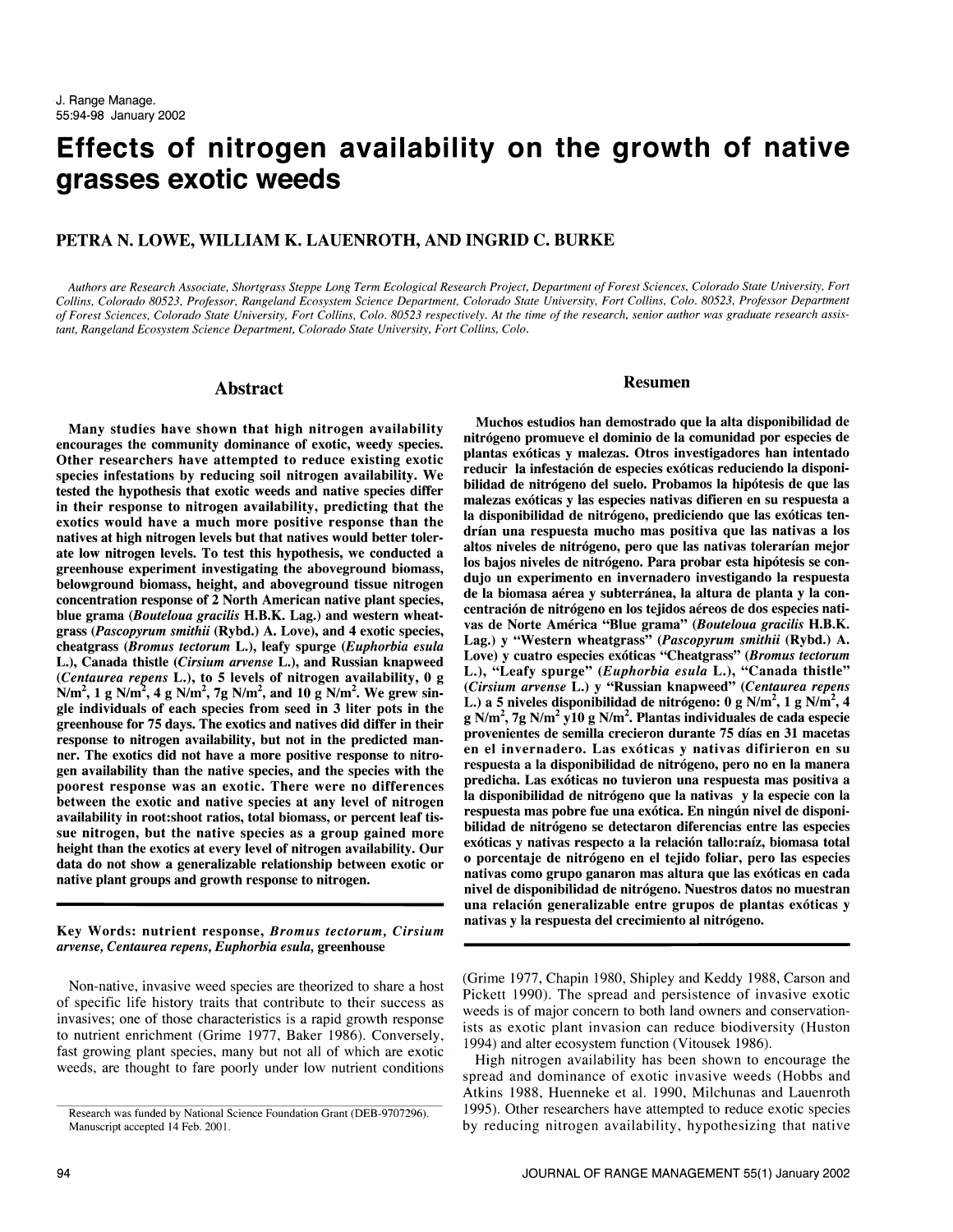species have a competitive advantage over exotics under low nitrogen conditions (McLendon and Redente 1992, Wilson and Gerry 1995, Morghan and Seastedt 1999, Paschke et al. 2000). Several exotic species, such as cheatgrass (*Bromus tecto*rum L.), leafy spurge (Euphorbia esula L.), Canada thistle (Cirsium arvense L.), and Russian knapweed (Centaurea repens L.), have become of particular concern in washed sand by volume and a surface area western rangelands of the United States of 191 cm<sup>2</sup>. Ten days after first emergence, western rangelands of the United States because of their aggressive invasion of large areas. Empirically testing the response of these species to varying nitrogen levels can help predict the impact of nitrogen additions or reductions on sys-<br>tems where these noxious weeds occur.

The objective of this study was to test. the hypothesis that fast growing exotic weeds have a different response to both low and high levels of nitrogen availability than native species. We predicted the exotic species would have a greater response than the natives to nitrogen at high levels of availability, but the natives would better ability to tolerate the low levels of nitrogen. Additionally, we tested the common assumption that exotic species are strongly responsive to nitrogen inputs.

### Methods

We set up the experiment in the greenhouse as a completely randomized design with 6 species at 5 levels of nitrogen availability. We had 5 replicates of each species at each level of nitrogen availabili-<br>ty for a total of 150 pots. Two of the plants were native species and 4 were invasive, exotic species. The native species were blue grama (*Bouteloua gracilis*  $H.B.K.$  pound material as possible. Noot biomass Lag.) a warm season perennial grass, and western wheatgrass (Pascopyrum smithii (Rydb) A. Love), a cool season perennial grass. Blue grama was chosen because it dominates a large portion of the shortgrass steppe, an ecosystem that has not been significantly invaded by exotic weeds (Kotanen et al. 1998). Western wheatgrass is a native species that has some weedy characteristics (sensu Baker 1986), for example, it grows readily in disturbed al. 1981). The exotic, invasive weed species selected for study were cheatgrass,  $(Bromus \t=ectorum)$ , leafy spurge  $\overline{Cirsi}$ (Euphorbia esula), Canada thistle Bron (Cirsium arvense), and Russian knapweed (Centaurea repens). Blue grama and west-<br>ern wheatgrass seeds were obtained from Pawnee Buttes Seed Inc. (Greeley, Colo.). Cheatgrass seeds were collected by hand

at the Central Plains Experimental Range (CPER,  $40^{\circ}49'$  N latitude,  $107^{\circ}46'$  W longitude), which is 61 km northeast of Fort Collins, Colo., USA. The seeds for the (SAS Institute, Cary, N.C.) to compare other exotic species were collected from response slopes. Secondly, we used oneother exotic species were collected from open field sites in Fort Collins, Colo.

We sowed 10 seeds of each species into each of 25, 15-cm x 16.5-cm plastic pots with a substrate of 60% vermiculite, 40% washed sand by volume and a surface area we thinned the seedlings to 1 plant per pot.

A nitrogen gradient was established with 5 levels of nitrogen the equivalent of 0 g N/m<sup>2</sup>, 1 g N/m<sup>2</sup>, 4 g N/m<sup>2</sup>, 7 g N/m<sup>2</sup>, and 10 g  $N/m^2$ . Nitrogen availability across the Great Plains of the United States, where the species tested here would grow, and potentially compete, ranges from 1.5  $g/m^2$  to 10.5  $g/m^2$  (Burke et al. 1997). We applied the nitrogen treatments as a solution of ammonium nitrate in stages: 10% of the total ammonium nitrate application was applied on the  $20<sup>th</sup>$ day after germination, and every 2 weeks<br>therefore we added decays of  $2.5\%$  and  $2.0\%$  (Table 1). The most positive relationships thereafter we added dosages of 25%, 30%, 20%, and 5%. We applied all micro- and macro-nutrients, except nitrogen, to the pots with a modified Hoagland's solution at a rate of 100 ml every week. We maintained the pots near field capacity by watering every day or every other day, depending upon need. We maintained the pots in an unshaded greenhouse from 8 July to 21 Sept. 1999, about 75 days.

At the end of the experiment, we harvested aboveground biomass by clipping each plant just above the root crown and drying the plant material at 55°C for 48 hours. We washed the root system of each plant carefully to remove as much of the potting material as possible. Root biomass sured plant height in centimeters for each plant at the end of the experiment, before biomass harvesting. We ground the dried aboveground material in a ball mill and analyzed a 0.1 g subsample for nitrogen content in a LECO CHN-1000 analyzer (St. Joseph, Mich.).

we analyzed the aboveground biomass at the end of the experiment versus nitrogen availability using regression in SAS 1999 (SAS Institute, Cary, N.C.) to compare way analysis of variance utilizing a general linear model in SAS to determine differences between root:shoot ratios of the individual species at different nitrogen levels, and the differences between total biomass, height, and percent tissue nitrogen of the grouped average response of the 4 exotics and the 2 natives. We used Fisher's least significant difference (LSD) procedure  $(P = 0.05)$  to compare all treatment means and slopes.

#### Results

There was a significant positive relationship between aboveground biomass and nitrogen availability for each species, but the responses differed significantly were for the exotics Cirsium arvense and Bromus tectorum and the native Bouteloua gracilis. The species with the least positive relationship between aboveground biomass and nitrogen availability was the exotic Euphorbia esula.

Root:shoot ratios did not differ between species at different nitrogen levels, but did differ at different nitrogen levels for each species (Table 2). All species with the exception of Euphorbia esula showed a decrease in the root:shoot ratio with the increase of nitrogen availability from 0 to 1 g N/m<sup>2</sup>, but showed no further decrease after this level.

There were no significant differences between total biomass gain at any level of nitrogen availability between native and exotic species (Fig. la). There were significant differences between natives and exotics for plant height, with the average height of the native species being significantly taller at every level of nitrogen availability than the average height of the exotics (Fig. lb). Percent leaf nitrogen increased for both exotic and native

We analyzed the data in 2 ways. First,

areas such as roadsides (Stubbendieck et Table 1. Regressions for 6 plant species of nitrogen availability versus aboveground biomass gain

| Species                | Native/Exotic | Slope                 | Y-Intercept | R∸    | n  |  |
|------------------------|---------------|-----------------------|-------------|-------|----|--|
| Cirsium arvense        | Exotic        | $0.417^{*a}$          | 0.008       | 0.788 | 16 |  |
| <b>Bromus</b> tectorum | Exotic        | $0.403^{*a}$          | 0.190       | 0.905 | 23 |  |
| Bouteloua gracilis     | Native        | $0.375^{*a}$          | 0.255       | 0.715 | 23 |  |
| Centaurea repens       | Exotic        | $0.264^{*b}$          | 0.019       | 0.880 | 21 |  |
| Pascopyrum smithii     | Native        | $0.227*{^{b}}$        | 0.285       | 0.667 | 21 |  |
| Euphorbia esula        | Exotic        | $0.044$ <sup>*c</sup> | 0.017       | 0.399 | 24 |  |

Slopes significantly different from zero are indicated with  $P = 0.05$ . Slopes with the same letter are not significantly different at  $P = 0.05$ .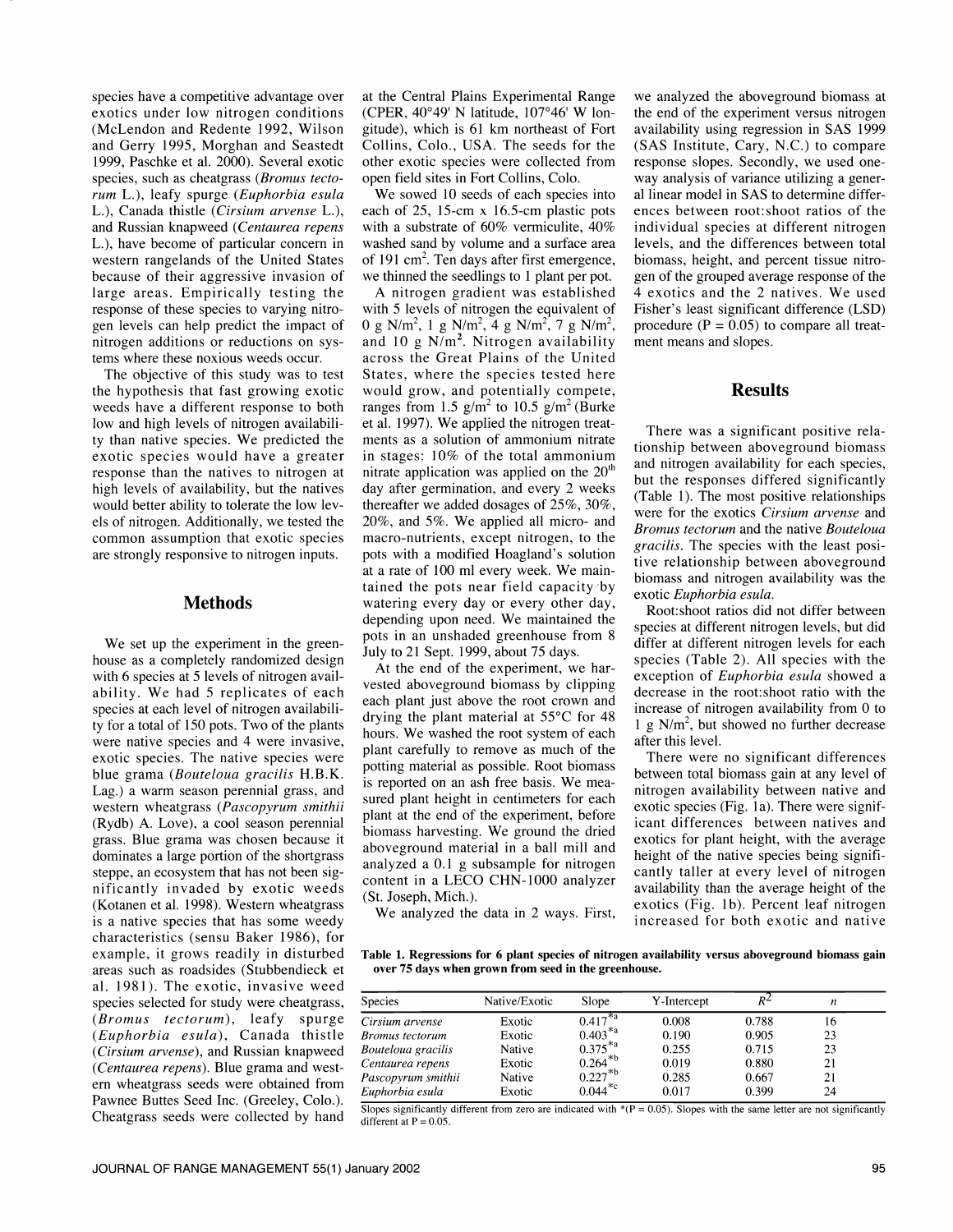TABLE 2. Mean root: shoot ratios  $(±$  one standard error of the mean) of 6 different plant species grown at different nitrogen levels from seed in the greenhouse for 75 days.

| Nitrogen<br>Level                            | <b>PASM</b>                                 | <b>BOGR</b>                           | BRTE <sup>*</sup>                      | $CERE^*$                           | $CIAR^*$                            | EUES <sup>*</sup>                   |
|----------------------------------------------|---------------------------------------------|---------------------------------------|----------------------------------------|------------------------------------|-------------------------------------|-------------------------------------|
| $0 g/m^2$                                    | $8.8 \pm 3.1^a$                             | $13.8{\pm}4.9^{a}$                    | $9.5 \pm 3.8^a$                        | $20.5 \pm 10.2^a$                  | $11.6 \pm 8.3^{\circ}$              | $6.67 \pm 2.7^a$                    |
| $1$ g/m <sup>2</sup><br>$4$ g/m <sup>2</sup> | $4.9{\pm}3.9^{b}$<br>$0.76 \pm 0.1^{\circ}$ | $2.03 \pm 0.9^b$<br>$0.99 \pm 0.08^b$ | $3.4 \pm 1.6^{b}$<br>$1.4 \pm 0.3^{b}$ | $3.5 + 1.2^b$<br>$0.43 \pm 0.08^b$ | $1.9 + 0.4^b$<br>$0.73 \pm 0.3^{b}$ | $2.43 \pm 1.0^a$<br>$4.5 \pm 2.6^a$ |
| $7 \text{ g/m}^2$                            | $0.79 \pm 0.09^b$                           | $0.95 \pm 0.7^b$                      | $0.70 \pm 0.1^b$                       | $0.50 \pm 0.04^{\circ}$            | $0.57 \pm 0.03^b$                   | $2.67 \pm 1.0^a$                    |
| $10 \text{ g/m}^2$                           | $1.02 \pm 0.3^{b}$                          | $0.44 \pm 0.1^b$                      | $0.70 \pm 0.1^b$                       | $0.45 \pm 0.08^b$                  | $0.38 \pm 0.02^b$                   | $2.8 \pm 1.6^a$                     |

PASM=Pascopyrum smithii. BOGR= Bouteloua gracilis. BRTE= Bromus tectorum. CERE=Centaurea repens. CIAR=Cirsium arvense. EUES=Euphorbia esula. Means within the same column with the same letter are not significantly different at P=0.05. Denotes an exotic species.

species as nitrogen availability increased but there were no significant differences between the percent leaf nitrogen of the exotic and native species at any level of nitrogen availability (Fig. 2).

# **Discussion**

Our data support the hypothesis that exotic and native species differ in response to nitrogen availability, but not in the way we predicted. We predicted that the exotic species would have higher growth than the natives at high nitrogen levels, as both theoretical (Grime 1977, Baker 1986) and field studies have either predicted or shown this result (Huenneke et al. 1990, McLendon and Redente 1991, Milchunas and Lauenroth 1995). Conversely, we predicted that the native species would grow better than the exotics at low levels of nitrogen availability, as has been predicted by Chapin (1980) and shown by others (Wedin and Tilman 1990, Redente et al. 1992).

If our original prediction was correct, comparing the regression slopes of aboveground biomass to nitrogen availability (Table 1) should show the exotic species with more positive responses to nitrogen availability than natives; however, this did not occur. The responses were mixed, with the 2 native species having the same response to increasing nitrogen availability as 3 out of the 4 exotic species. Additionally, there were no differences in total biomass gain between averages of the 2 native species and the 4 exotic species at any level of nitrogen availability (Fig. la), and the average plant height of the native species had a greater response to increasing nitrogen availability than the exotics (Fig. 1b), which is very different from the predicted results.

We also tested the assumption that exotic species have a strong response to nitrogen inputs. Our data show that some exotics have a strong response to nitrogen

inputs while others do not. The species with the weakest response was Euphorbia esula, a species that has invaded 3 million acres in 29 of the 50 states in the U.S. (Sheley and Petroff 1999). Growth response to nitrogen availability can not explain the competitive success of all exotics, other factors such as response to water availability, temperature, or herbivory may be influencing competition.

Fast growing species, such as many exotic weeds, are predicted to have a high er root:shoot ratio at low nutrient availability and a lower ratio at higher availability than slow growing species from infertile habitats, such as many native grassland species (Chapin 1980). This is predicted to occur because fast growing species from fertile habitats are thought to have greater plasticity in allocation than species from stressful low fertility environments (Grime 1977). In our study, there were no statistical differences in the root: shoot ratio of the different native and exotic species at any level of nitrogen availability. At the low levels of nitrogen availability (Table 2), all species except Euphorbia esula had a lower root:shoot ratio as nitrogen availability increased.

Our results are similar to results found by Padgett and Allen (1999), who com pared the growth response of 3 exotic



Fig. 1. Averaged total biomass gain (A) and plant height (B) response of 2 native species (Bouteloua gracilis and Pascopyrum smithii) and 4 exotic species (Bromus tectorum, Centaurea repens, Cirsium arvense, and Euphorbia esula) grown from seed in the greenhouse for 75 days, to a gradient in nitrogen availability. Error bars are one standard error of the mean. Bars with the same letter are not significantly different at  $P = 0.05$ .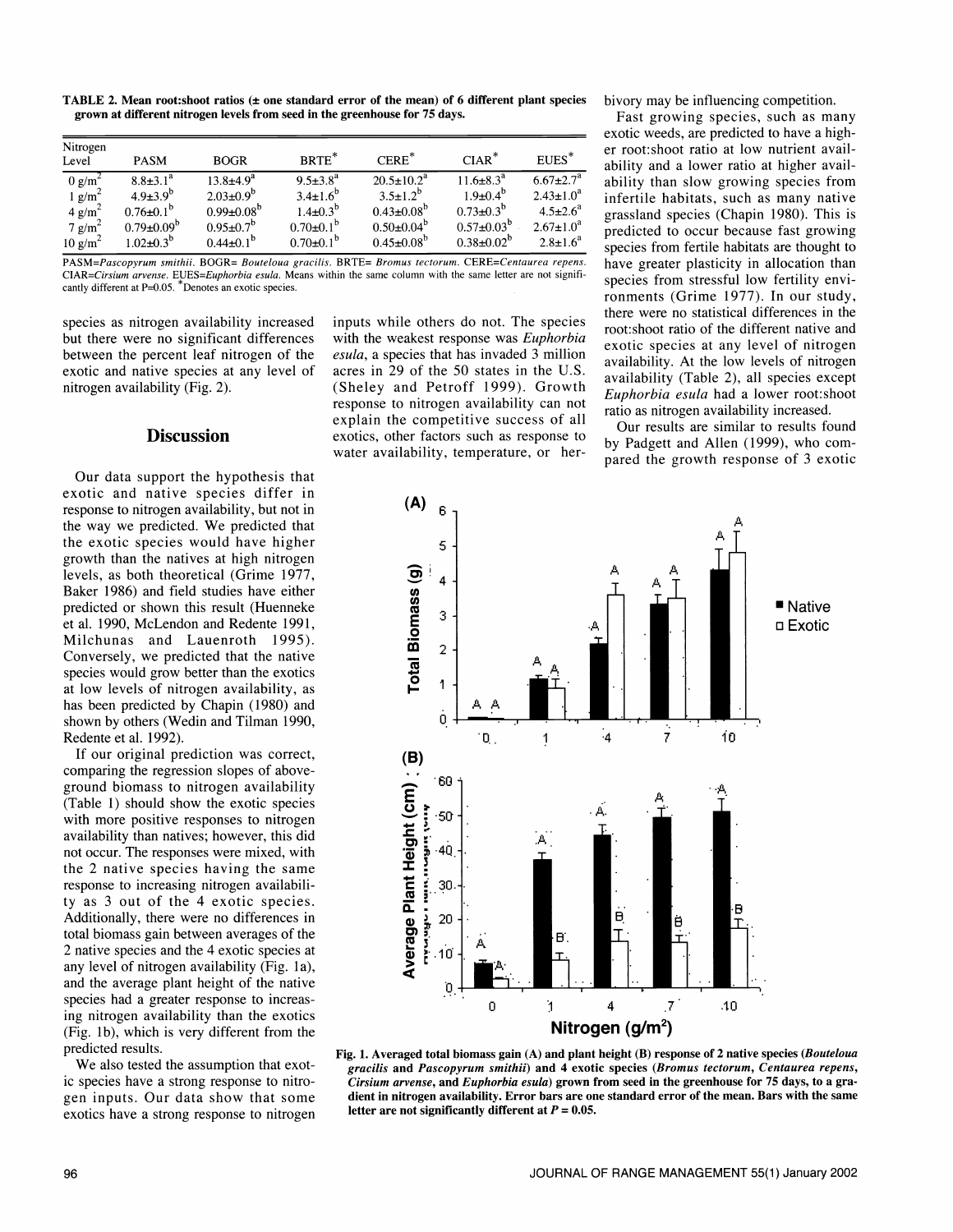

Fig. 2. Averaged % leaf nitrogen response of 2 native species (Bouteloua gracilis and Pascopyrum smithii) and 4 exotic species (Bromus tectorum, Centaurea repens, Cirsium arvense, and Euphorbia esula) grown from seed in the greenhouse for 75 days, to a gradient in nitrogen availability. Error bars are one standard error of the mean. Bars with the same letter are not significantly different at  $P = 0.05$ .

annuals and 3 shrubs to a gradient in nitrogen availability. They found that native species had a much stronger response to increasing nitrogen availability than predicted, showing a greater relative yield response than all 3 exotics in the study. Redente et al. (1992) grew 4 native species and 1 fast growing exotic species, Russian thistle [Salsola iberica (Sennen)], under 7 different nitrogen levels, and found the growth of Russian thistle was significantly reduced at low levels of available nitrogen while the slow growing native species performed comparatively better. We found no differences in the growth of the exotics and natives we tested at low nitrogen levels.

#### Management Implications

Several researchers have attempted, with varying levels of success, to reduce existing exotic weed populations by reducing nitrogen availability, hypothesizing that native species are better adapted to low nitrogen environments and therefore have a competitive advantage over exotics under low nitrogen conditions (McLendon and Redente 1992, Morgan 1994, Seastedt et al. 1996, Wilson and Gerry 1995, Morghan and Seastedt 1999). McLendon and Redente (1992) were successful in reducing the canopy cover of 2 fast growing exotic weeds, Russian thistle, and kochia (Kochia scoparia (L.) Schrad.) by reducing soil nitrogen content with the addition of sucrose to a disturbed sagebrush system in northwestern Colorado. By contrast, Seastedt et al. (1996) and

Morghan and Seastedt (1999) were unable to reduce the density of 2 exotic invasive plants, field alyssum (Alyssum minus (L.) Rothm.), and diffuse knapweed (Centaurea diffusa Lam.) when they reduced soil nitrogen with additions of sucrose and sawdust to a disturbed mixed grass community in Colorado. Restoration efforts attempting to reduce exotic weed species by reducing nitrogen availability rely on the differential responses of exotic and native species to nitrogen, specifically that exotic weed species will be at more of a disadvantage at low nitrogen levels than native species. Our results show, for the species tested, that there is no generalizable relationship between life history (weedy exotic versus non-weedy native) Effects of soil nitrogen reduction on nonnaand growth response to nitrogen. From these results, we predict that the success of restoration efforts using nitrogen reduction to control exotic species may significantly depend on the species composition of the site to be treated.

# Literature Cited

- Baker, H.G. 1986. Patterns of plant invasion in North America. Pages 44-57 In: H.A. Mooney and J. A. Drake, editors. Ecology of semiarid seral species to nitrogen and phosph<br>biologically invasions of North America and rus gradients. Plant and Soil. 140:127–135. biologically invasions of North America and Hawaii. Springer-Verlag, New York, N.Y., USA.
- Burke, I. C. , Lauenroth, W. K., and W. J. Parton. 1997. Regional and temporal variation in net primary production and nitrogen mineralization in grasslands. Ecol. 78:1330-1340.

Carson, W.P. and S.T.A. Pickett.1990. Role

of resources and disturbance in the organization of an old-field community. Ecol. 71:226-238.

- Chapin, F.S. 1980. The mineral nutrition of wild plants. Ann. Rev. Ecol. Syst. 11:233-260.
- Grime, J.P. 1977. Evidence for the existence of three primary strategies in plants and its relevance to ecological and evolutionary theory. Amer. Nat. 11:1169-1194.
- Hobbs, R.J. and L. Atkins. 1988. Effect of disturbance and nutrient addition on native and introduced annuals in plant communities in the Western Australian wheatbelt. Aust. J. Ecol.13:171-179.
- Huenneke, L.F., S.P. Hamburg, R. Koide, H.A. Mooney, and P.M. Vitousek. 1990. Effects of soil resources on plant invasion and community structure in Californian ser pentine grassland. Ecol. 71:478-491.
- Huston, M.A. 1994. Biological Diversity: the coexistence of species in changing landscapes. Cambridge University Press, New York, N.Y.
- Kotanen, P. M., J. Bergelson, and D. L. Hazlett. 1998. Habitats of native and exotic plants in Colorado shortgrass steppe: a comparative approach. Can. J. Bot. 76:664-672.
- McLendon, T. and E. F. Redente. 1991. Nitrogen and phosphorus effects on sec ondary succession dynamics on a semi-arid sagebrush site. Ecol. 72:2016-2024.
- McLendon, T. and E.F. Redente. 1992. Effects of nitrogen limitation on species replacement dynamics during early sec ondary succession on a semiarid sagebrush site. Oecologio. 91:312-317.
- Milchunas, D. G. and W. K. Lauenroth. 1995. Inertia in plant community structure:state changes after cessation of nutrient enrichment stress. Ecol. Appl. 5:452-458.
- Morgan, J. 1994. Soil improvement: a little known technique holds potential for establishing prairie. Rest. Manage. Notes. 12(1):55-56.
- Morghan, K.J. and T.R. Seastedt. 1999. tive plants in restored grasslands. Rest. Ecol. 7(1):51-55.
- Padgett, P.E. and E.B. Allen. 1999. Differential response to nitrogen fertilization in native shrubs and exotic annuals common to Mediterranean coastal sage scrub of California. Plant Ecol. 144:93-101.
- Paschke, M. W., McLendon, T. and E. F. Redente. 2000. Nitrogen availability and old-field succession in a shortgrass steppe. Ecos. 3:144-158.
- Redente, E.F., J.E. Friedlander, and T. McLendon. 1992. Response of early and late semiarid seral species to nitrogen and phospho-
- SAS Institute. 1999. Software Release 8.00. Cary, N.C.
- Seastedt, T. R., Duffy, P. A., and Joshua N. Knight. 1996. Reverse fertilization experiment produces mixed results (Colorado). Rest. Mange. Notes. 14(1):64.
- Sheley, R.L. and J.K. Petroff. 1999. Biology